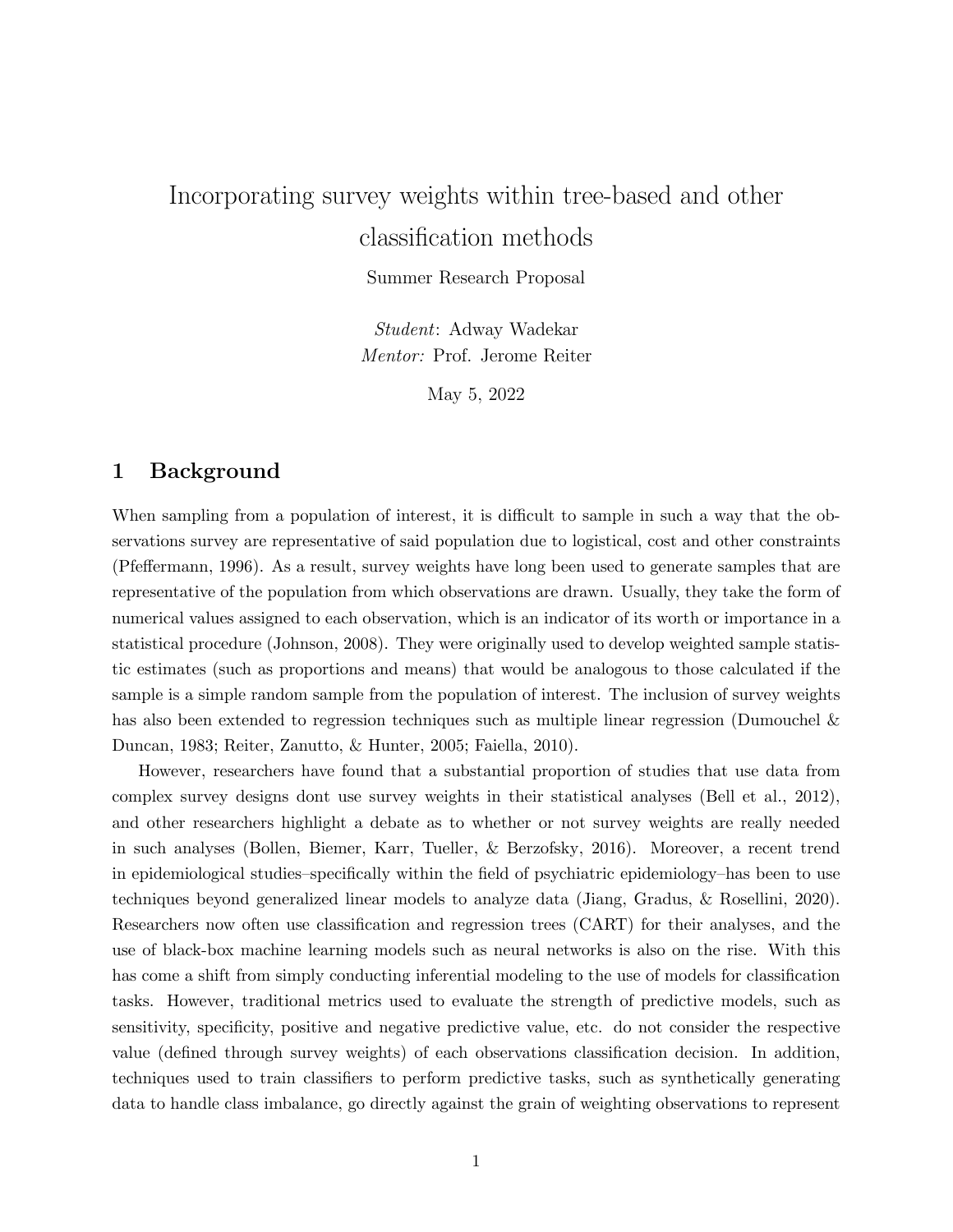the population of interest.

## 2 Project Design

Therefore, the goal of my summer research project is to understand the role of survey weights in these various contexts. I will begin by learning, in a systematic way, about how survey weights are derived. Then, I will analyze data to begin to answer two research questions:

R1: Is it possible to create performance metrics that consider the respective importance of each observation? When these new metrics are applied to previous studies which do not consider survey weights, does prediction accuracy change?

R2: Is the consideration of survey weights necessary to train tree-based and other classifiers. Tree-based classifiers currently are able to consider survey weights through the case.weight parameter, but are traditional methods for balancing classes (up-sampling, down-sampling and SMOTE) better choices for weighted accuracy?

R3: From a simulated population, when we take random samples from the population according to a sampling design and fit an unweighted tree to it, what are the predictive accuracy measures?

R4: How do we incorporate survey weighting into algorithmic fairness measures?

To test these of these questions, I would like to conduct an experiment similar to one which addressed measurement error in random forests using quantitative bias analysis (Jiang, Gradus, Lash, & Fox, 2021). This study used the National Comorbidity Survey Replication (NCS-R) to test whether accounting for the misclassification of predictors yields a change in predictive performance and variable importance. Using the same data set and a similar predictive task, I would like to test whether the inclusion of survey weights changes the true predictive performance of the model.